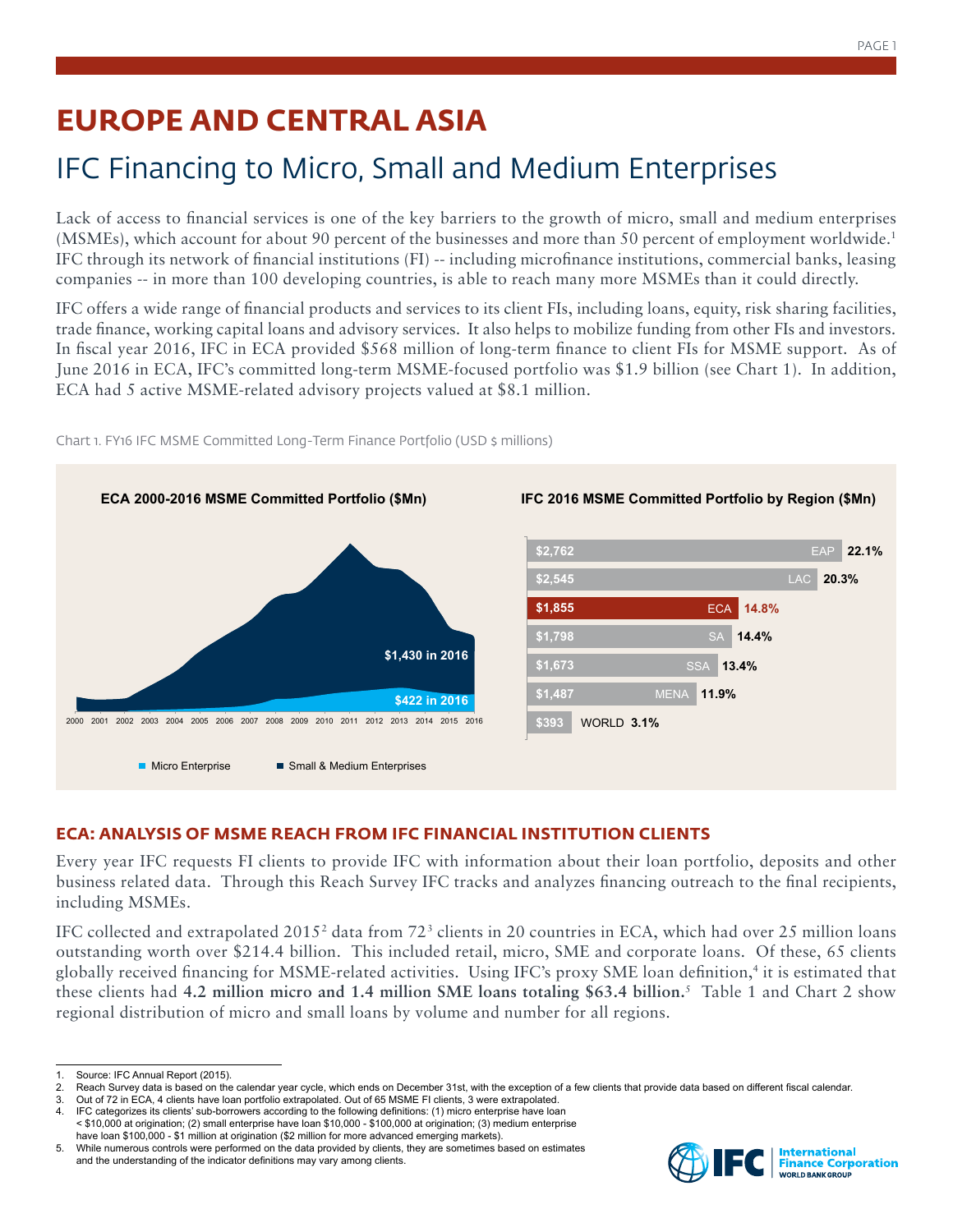

Table 1: IFC FI Clients' Micro and SME Outstanding Loan Portfolio by Region, 2015

| <b>Region</b>                   | <b>Micro Loans</b> |             | <b>SME Loans</b> |             | <b>MSME Loans</b> |             |
|---------------------------------|--------------------|-------------|------------------|-------------|-------------------|-------------|
|                                 | # Millions         | \$ Billions | # Millions       | \$ Billions | # Millions        | \$ Billions |
| East Asia and the Pacific       | 9.8                | 30.2        | 4.0              | 154.7       | 13.9              | 184.8       |
| <b>Europe and Central Asia</b>  | 4.2                | 7.3         | 1.4              | 56.0        | 5.5               | 63.4        |
| Latin America and the Caribbean | 13.1               | 9.4         | 1.1              | 77.3        | 14.3              | 86.7        |
| Middle East and North Africa    | 2.5                | 2.6         | 0.1              | 13.5        | 2.7               | 16.1        |
| South Asia                      | 18.8               | 8.6         | 0.8              | 34.9        | 19.6              | 43.5        |
| Sub-Saharan Africa              | 2.7                | 1.5         | 0.1              | 7.2         | 2.8               | 8.7         |
| <b>Total Loans</b>              | 51.2               | 59.5        | 7.6              | 343.7       | 58.8              | 403.2       |

Chart 2: IFC FI Clients' Micro and SME Outstanding Loan Portfolio Distribution (%), 2015



#### **ECA: IFC CLIENTS' MSME LOAN PORTFOLIO BY TYPE OF IFC ENGAGEMENT**

IFC places its MSME clients in two categories: FIs supported by IFC in the area of microfinance – clients with microfinance-focused engagements; and FIs supported by IFC in the area of SME financing – clients with SME-focused engagements. In 2015, IFC collected or extrapolated data from 17 microfinance and 48 SME-focused engagements in ECA. SME-focused clients funded about 51 percent of the total number of micro loans representing 49 percent of the total funding for the microenterprises. The microfinance focused clients also crossed over to SME with 21 percent of the number of SME loans and 21 percent of the total volume. In addition, 65 percent of clients with microfinancefocused engagement and 31 percent with SME-focused ones received advisory services.

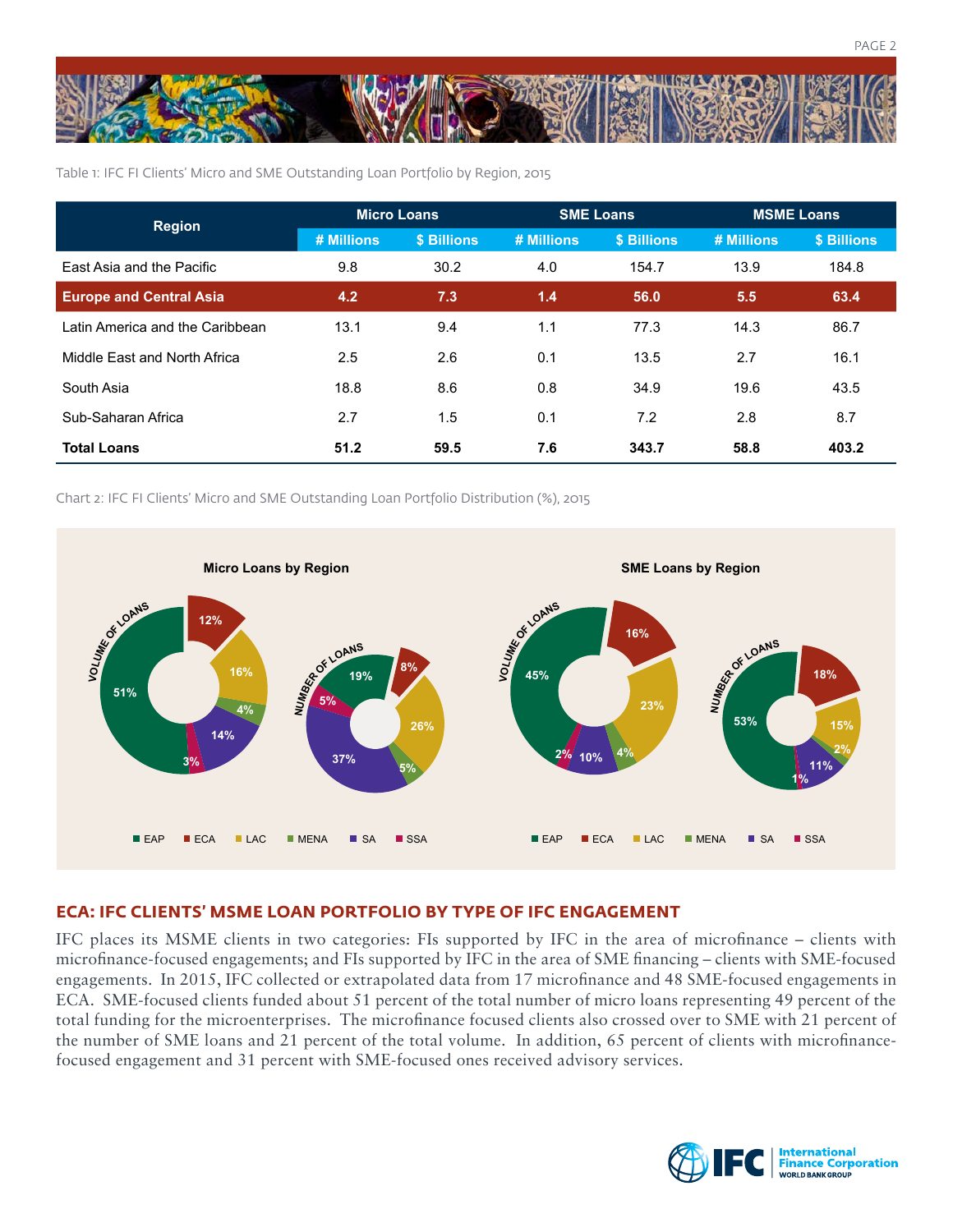

Table 2: Microfinance-Focused Engagements in ECA<sup>6</sup> Table 3: SME-Focused Engagements in ECA7

|                     | <b>Outstanding</b><br>Loan Portfolio |             | Average<br><b>Loan Size</b> | <b>NPLS</b> |                     | <b>Outstanding</b><br><b>Loan Portfolio</b> |                        | Average<br><b>Loan Size</b> | <b>NPLs</b> |
|---------------------|--------------------------------------|-------------|-----------------------------|-------------|---------------------|---------------------------------------------|------------------------|-----------------------------|-------------|
| Loan<br><b>Type</b> | # Millions                           | \$ Billions |                             | $\sqrt{2}$  | Loan<br><b>Type</b> |                                             | # Millions \$ Billions | S                           | $\%$        |
| Micro               | 2.1                                  | 3.7         | 1.841                       | 7.1%        | Micro               | 2.1                                         | 3.6                    | 1.559                       | 8.1%        |
| <b>SME</b>          | 0.3                                  | 12.0        | 41.719                      | 3.9%        | <b>SME</b>          | 1.1                                         | 44.0                   | 38.593                      | 6.2%        |
| <b>Total</b>        | 2.3                                  | 15.8        | 6.870                       | 6.3%        | <b>Total</b>        | 3.2                                         | 47.6                   | 13.737                      | 6.3%        |

Notably, the portfolios of micro and SME-focused engagements were different in terms of loan performance. The clients receiving microfinance focused financing and services reported very low non-performing loan (NPL) levels – about 3.9 percent. The NPL level was at 5 percent among clients with SME-focused engagements.

#### **ECA: IFC CLIENTS' LOANS TO WOMEN AND WOMEN-OWNED SMES**

Gender equality is a fundamental condition for a prosperous and sustainable world; however, in many countries women have lower access to education, employment, business opportunities and financial services, as well as unequal social status and rights. The annual estimated credit gap for women-owned SMEs is about \$260-320 billion.<sup>8</sup>

To address this challenge, IFC launched Banking on Women Program that promotes financing for women-owned SMEs. In addition, recently IFC requested clients to report on their loan portfolios to women-owned enterprises. In 2015, 30 IFC FI clients provided gender-disaggregated data in ECA. These clients provided about 22 percent of micro loans by number to women, and 8 percent of total SME loans by number to women-owned firms<sup>9</sup> (see Table 4). Nonperforming loans of the women borrowers were lower comparing to overall SME loan NPLs (see Tables 4, 2 and 3).

Table 4: ECA: IFC FI Clients' Loans to Women and Women-owned SMEs

|            | Number of<br><b>Loans to Women</b> | <b>Total Volume of</b><br><b>Loans to Women</b> | Number of<br><b>Loans to Women</b> | <b>Total Volume of</b><br><b>Loans to Women</b> | <b>NPLS</b>   |
|------------|------------------------------------|-------------------------------------------------|------------------------------------|-------------------------------------------------|---------------|
| Loan Type  | # 000                              | \$ Millions                                     | % Of total                         | % Of total                                      | $\mathcal{C}$ |
| Micro      | 442.8                              | 442.39                                          | 21.6%                              | 15.9%                                           | 5.5%          |
| <b>SME</b> | 54.9                               | 1.452.51                                        | 7.9%                               | 7.9%                                            | $4.4\%$       |

#### **ECA: MSME LOAN PORTFOLIO GROWTH AND DYNAMICS**

The volume of micro and SME loans by IFC's portfolio of MSME client FIs has grown consistently over time. Three main factors influence MSME loan portfolio growth: 1) changes in the MSME portfolio among existing IFC clients, 2) entries of new clients, and 3) exits of existing clients, when, for example, IFC clients fully repay their loans. The dynamics of these factors determines the MSME reach growth trends from year to year. Thus, in the post-financial crisis period (2011-2015), the MSME loan portfolio increased 20 percent by number on a compounded basis, although the volumes were affected by currency devaluation and had zero growth.

During 2014-2015, the volume of MSME loans decreased by 27 percent, and the number of loans decreased by 6 percent. In 2015, new clients contributed with about 255,000 MSME loans totaling \$1.4 billion. Also, 41 MSMEfocused clients reported data in 2013, 2014, and 2015. During this period, the number of MSME loans they provided grew by 17 percent and volume increased by 7 percent on a compounded basis.



<sup>6,7.</sup> Average Loan Size and NPLs do not include extrapolated data.

<sup>8.</sup> IFC Enterprise Gap Database (2011). http://smefinanceforum.org/data-sites/ifc-enterprise-finance-gap

<sup>9.</sup> IFC defines women-owned SME as a firm with (a) > 51 percent ownership/stake by a woman/women; or (b) > 20 percent owned by a woman/women AND 1 woman as CEO/COO (President/Vice-President) as well as 30 percent of the board of directors being women where a board exists; and which received loans from \$10,000 to \$1 or 2 million at origination.